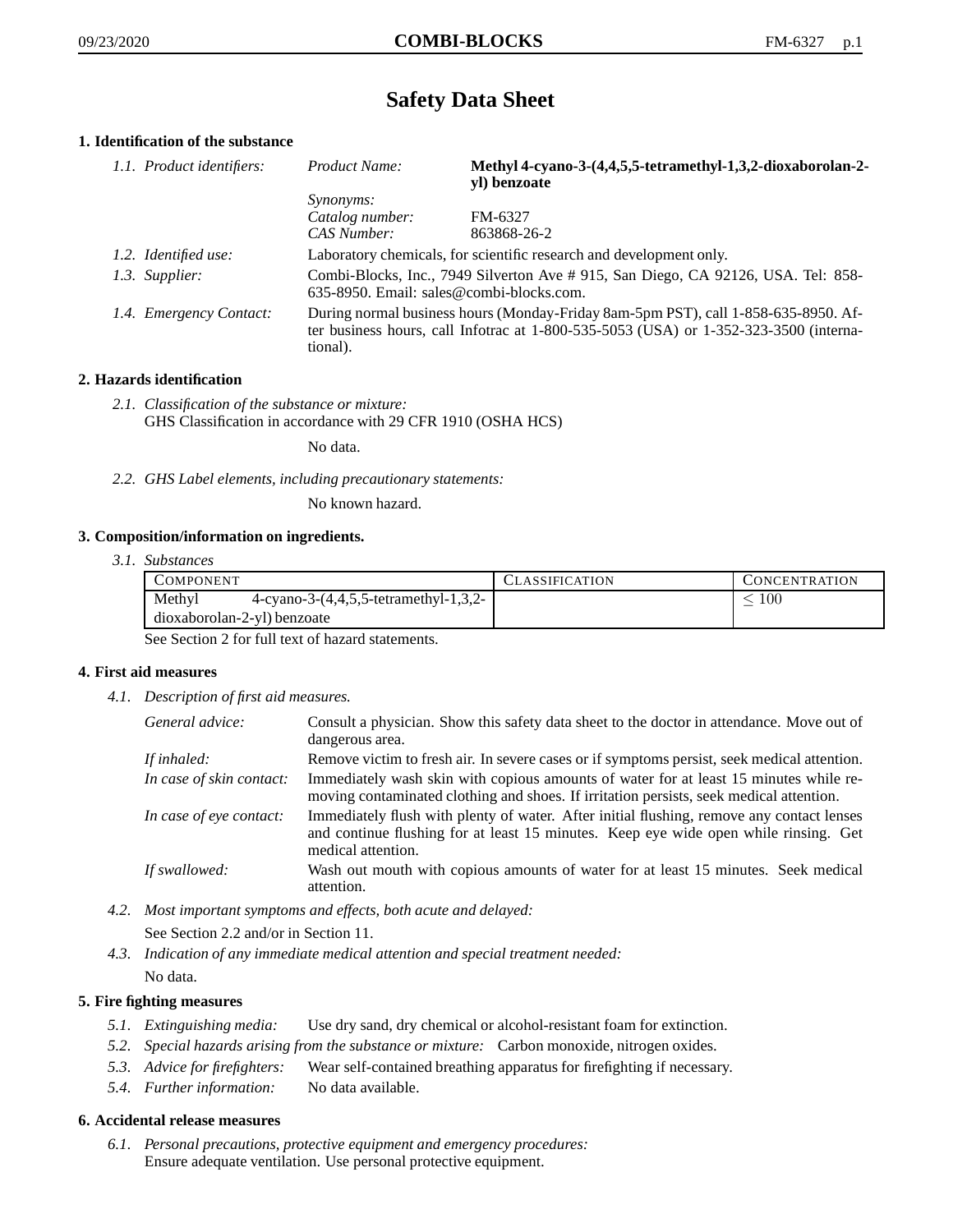- *6.2. Environmental precautions:*
	- Should not be released into the environment. See Section 12 for additional ecological information.
- *6.3. Methods and materials for containment and cleaning up:* Sweep up or vacuum up spillage and collect in suitable container for disposal.
- *6.4. Reference to other sections:* Refer to protective measures listed in Sections 8 and 13.

# **7. Handling and storage**

- *7.1. Precautions for safe handling:* Avoid contact with skin and eyes. Avoid inhalation of vapour or mist. Keep away from sources of ignition - No smoking. Take measures to prevent the build up of electrostatic charge. For precautions see section 2.2.
- *7.2. Conditions for safe storage, including any incompatibilities:* Store refrigerated. Keep container tightly closed in a dry and well-ventilated place. Containers which are opened must be carefully resealed and kept upright to prevent leakage.
- *7.3. Specific end use(s):* Laboratory chemicals, for scientific research and development only.

# **8. Exposure Controls / Personal protection**

*8.1. Control parameters:*

*Components with workplace control parameters:* Contains no substances with occupational exposure limit values. *8.2. Exposure controls:*

*Appropriate engineering controls:* Ensure that eyewash stations and safety showers are close to the workstation location. Ensure adequate ventilation, especially in confined areas.

*Personal protective equipment:*

| Eye/face protection:    | Wear appropriate protective eyeglasses or chemical safety goggles as described by OSHA's<br>eye and face protection regulations in 29 CFR 1910.133 or European Standard EN166.                                                                                                                                         |
|-------------------------|------------------------------------------------------------------------------------------------------------------------------------------------------------------------------------------------------------------------------------------------------------------------------------------------------------------------|
| Skin protection:        | Handle with gloves. Gloves must be inspected prior to use. Use proper glove removal<br>technique (without touching glove's outer surface) to avoid skin contact with this product.<br>Dispose of contaminated gloves after use in accordance with applicable laws and good<br>laboratory practices. Wash and dry hands |
| <b>Body Protection:</b> | Complete suit protecting against chemicals, Flame retardant antistatic protective clothing.,<br>The type of protective equipment must be selected according to the concentration and<br>amount of the dangerous substance at the specific workplace.                                                                   |
| Respiratory protection: |                                                                                                                                                                                                                                                                                                                        |

Control of environmental exposure: Prevent further leakage or spillage if safe to do so. Do not let product enter drains.

# **9. Physical and chemical properties**

*9.1. Information on basic physical and chemical properties*

| (a)      | Appearance:                                   | No data  |
|----------|-----------------------------------------------|----------|
| (b)      | Odour:                                        | No data  |
| (c)      | Odour Threshold:                              | No data  |
| (d)      | pH:                                           | No data  |
| (e)      | Melting point/freezing point:                 | No date. |
| (f)      | Initial boiling point and boiling range:      | No data  |
| (g)      | Flash point:                                  | No data  |
| (h)      | Evaporatoin rate:                             | No data  |
| (i)      | Flammability (solid, gas):                    | No data  |
| (i)      | Upper/lower flammability or explosive limits: | No data  |
| $\rm(k)$ | Vapour pressure:                              | No data  |
| (1)      | Vapour density:                               | No data  |
| (m)      | Relative density:                             | No data  |
| (n)      | Water solubility:                             | No data  |
| $\circ$  | Partition coefficient: n-octanol/water:       | No data  |
| (p)      | Auto-ignition:                                | No data  |
| (q)      | Decomposition temperature:                    | No data  |
| (r)      | Viscosity:                                    | No data  |
| (s)      | Explosive properties:                         | No data  |
| (t)      | Oxidizing properties:                         | No data  |